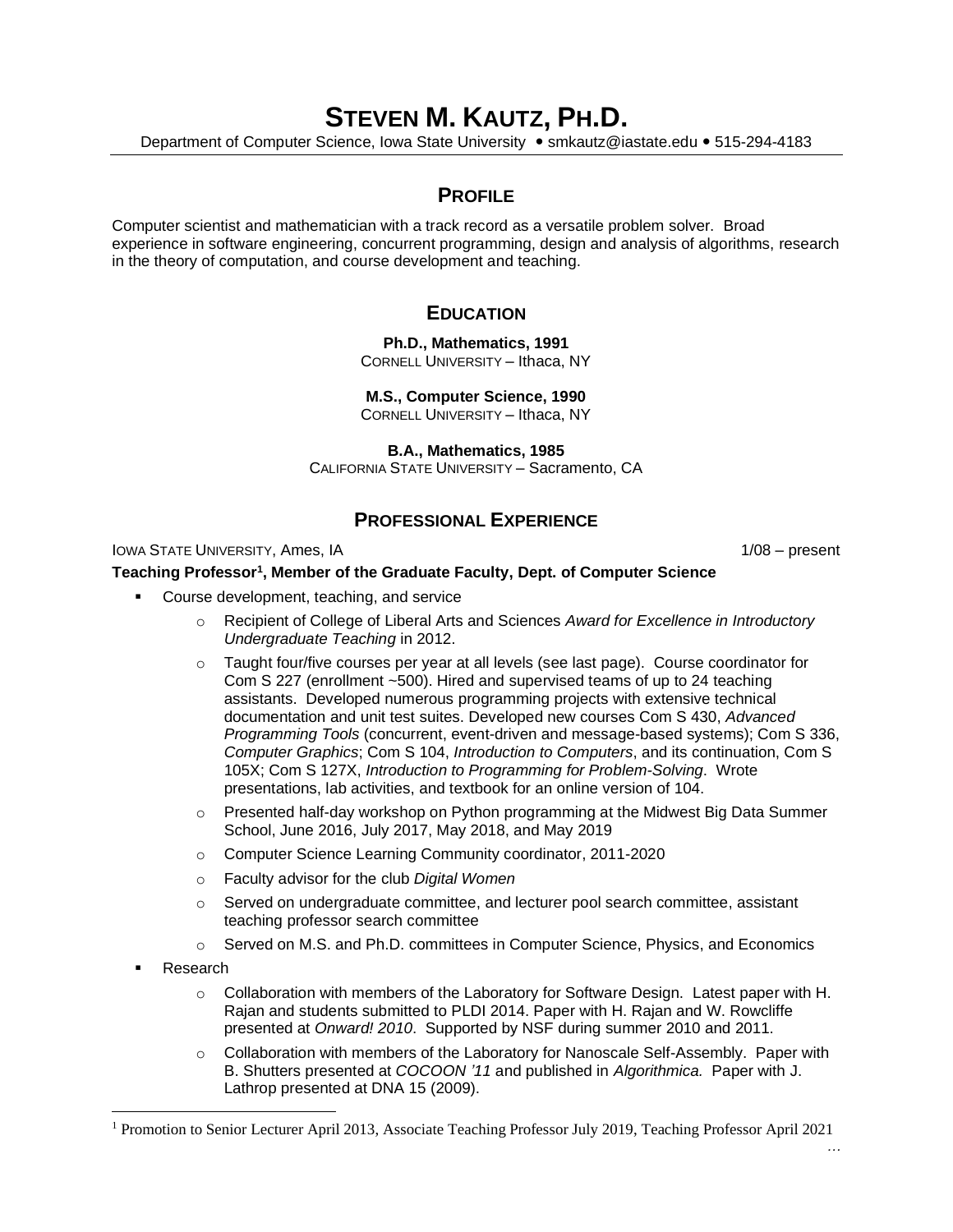#### AONIX NORTH AMERICA (FORMERLY NEWMONICS), Ames, IA 5/00 – 1/08

- Served as technical lead for the design and implementation of software systems using objectoriented methodologies, tools, and design patterns in Java and C++. Participated in all aspects of software lifecycle including requirements analysis, design, development, source code management, formal code review (Fagan methodology), defect tracking, and maintenance. Wrote extensive technical documentation. Major projects include:
	- o Message-based architecture for high-reliability emergency communication station.
	- o OSGi-based application framework for military aircraft communication.
	- $\circ$  C++ libraries for vehicle routing algorithms ("Traveling Salesman Problem" with multiple vehicles and time/delivery constraints).
- Developed and taught short courses for professional engineers in concurrent programming, Java for C++ programmers, real-time development, and OSGi.
- Developed C and Java code for embedded systems including the *PERC* virtual machine and the *Pico* real-time Java microkernel.

#### IOWA STATE UNIVERSITY, Ames, IA 8/98 – 5/99

#### **Visiting Associate Professor, Department of Computer Science**

Independent research and teaching.

#### RANDOLPH-MACON WOMAN'S COLLEGE, Lynchburg, VA 1991 1991 – 2002

#### **Associate Professor and Chair<sup>2</sup>**

- **EXECT** Taught seven courses per year at all levels in computer science, mathematics, and statistics.
- **■** Maintained independent research program in complexity theory; refereed journal and conference papers.
- Redesigned and updated computer science curriculum.
- Served as student advisor and mentor.
- Served extensively on college-wide committees.
- Interviewed and hired new and temporary faculty.

#### CORNELL UNIVERSITY, Ithaca, NY Summer 1994

#### **Visiting Assistant Professor, Department of Mathematics**

Independent research and teaching.

#### IOWA STATE UNIVERSITY, Ames, IA Summer 1993

#### **Visiting Assistant Professor, Department of Computer Science**

Independent research and seminar presentations.

## **RESEARCH INTERESTS**

Concurrency; languages and patterns for concurrent programming; nanoscale self-assembly; algorithmic randomness.

**, Department of Mathematics** (on leave 1998-99 and 2000-01)

**Principal Software Engineer** (except academic year 2001 – 2002)

<sup>2</sup> Held associate rank since 1997; served as department chair 1999-2000 and 2001-2002